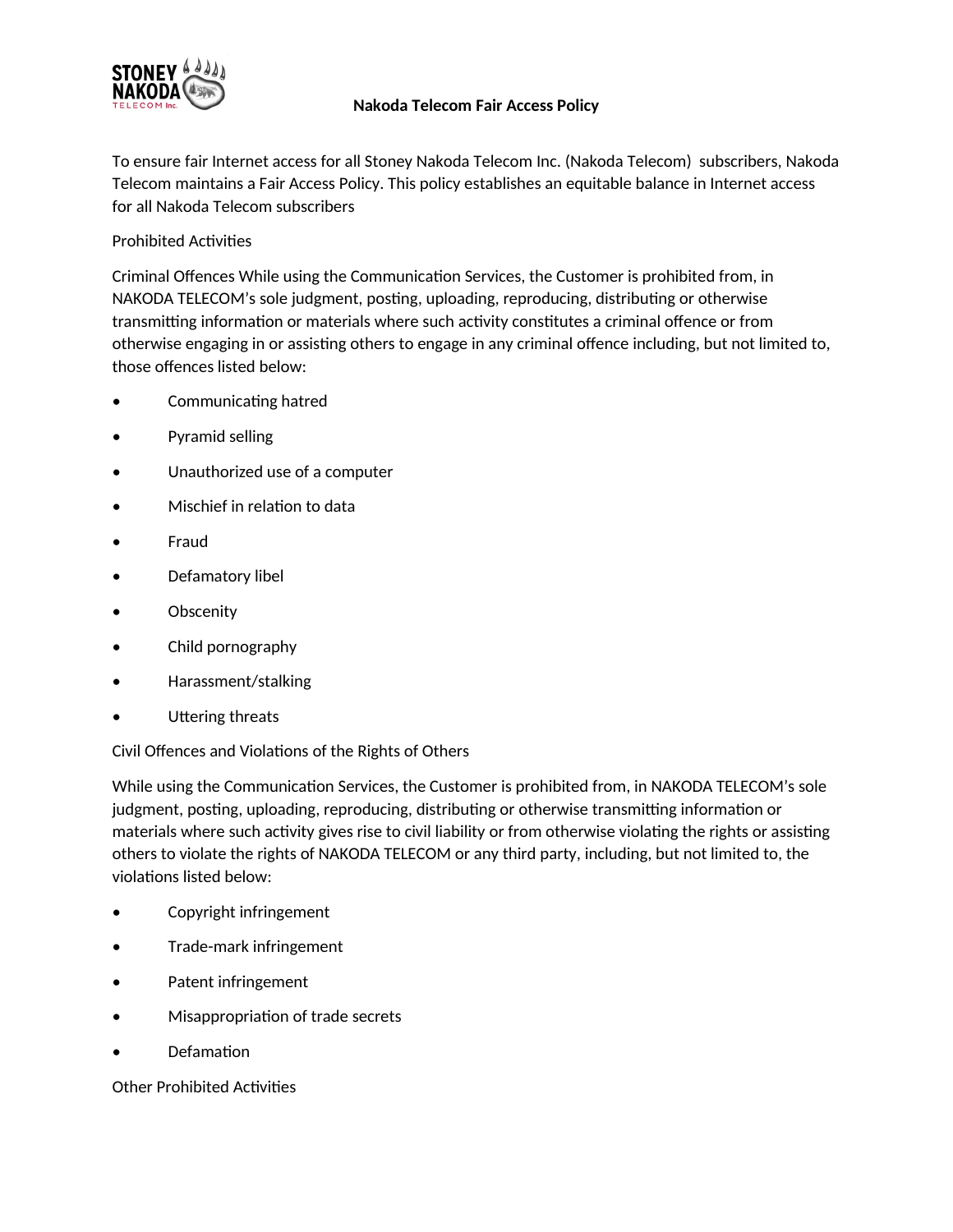

## **Nakoda Telecom Fair Access Policy**

While using the Communication Services, the Customer is prohibited from engaging in or assisting others to engage in any activity that, in NAKODA TELECOM's sole judgment, (1) violates applicable policies, rules or guidelines of NAKODA TELECOM or other on-line service providers, (2) disrupts or threatens the integrity, operation or security of any Communication Service or any computer or Internet system, (3) elicits complaints from other Internet users or Internet service providers, (4) is contrary to any law or regulation,

or (5) is otherwise objectionable. Examples of such prohibited activity include, but are not limited to:

- Scanning or probing another computer system
- Obstructing or bypassing computer identification or security procedures
- Engaging in unauthorized computer or network trespass
- Maintaining a relay service open to the general public
- Engaging in denial of service attacks

• Posting, uploading, reproducing, distributing or otherwise transmitting any data, information or software that constitutes a virus, trojan horse, worm or other harmful or disruptive component

• Exporting equipment, software, or data outside of Canada or the U.S. in contravention of applicable export control legislation

• Falsifying address information, modifying message headers to conceal the Customer's identity or impersonating others, for the purpose of circumventing this Acceptable Use Policy

• Posting, uploading, reproducing, distributing, otherwise transmitting, or collecting responses from unauthorized or unsolicited duplicative e-mail messages, junk or bulk e-mail messages, chain letters, newsgroup postings or other "spam" (NAKODA TELECOM reserves the right to determine, in its sole discretion, whether a message constitutes "spam")

• Engaging in any conduct that directly or indirectly encourages, facilitates, promotes, relies upon or permits the foregoing prohibited activities including, without limitation, failing to implement reasonable technical or administrative measures to prevent spam, viruses and worms

## Service Limitations

The Services offer a variety of access speeds and service plans. All services are subject to the availability of suitable equipment and facilities and consequently all services are not available at all locations. Also, to ensure fair network access to all users, NAKODA TELECOM may manage network resources using methods including, but not limited to:

allocation of bandwidth, which may limit the availability or speed of service;

filtering for spam and malicious content, which may occasionally result in unintended blocking of inoffensive content; and

restricting the network access available to specific transmission protocols.